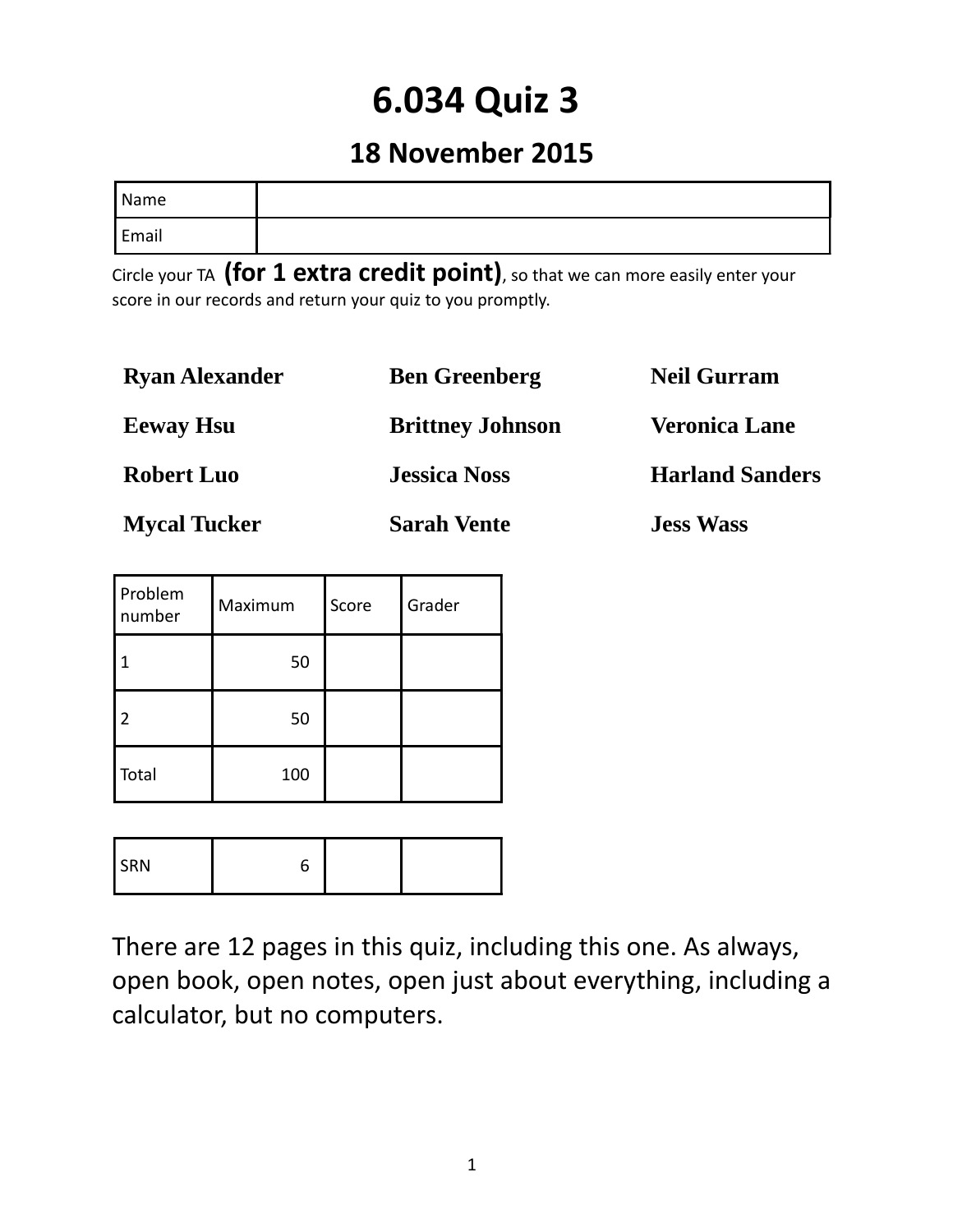## **Problem 1: Neural Nets (50 points)**

### **Part A: Forward Propagation (18 points)**

**A1 (6 points)** On the neural net below, perform forward propagation **using the stairstep function with a threshold of 0**, starting from these inputs: **(X = ‐3, Y= 2)**. Write the output of each neuron (out<sub>Q</sub>, out<sub>R</sub>, out<sub>T</sub>) in the boxes provided.



**A2 (12 points)** By changing the thresholds (not shown) and weights in the neural net above, which of the following pictures could this neural net be trained to draw? Next to each picture, circle YES if the neural net could draw the picture, otherwise circle NO.

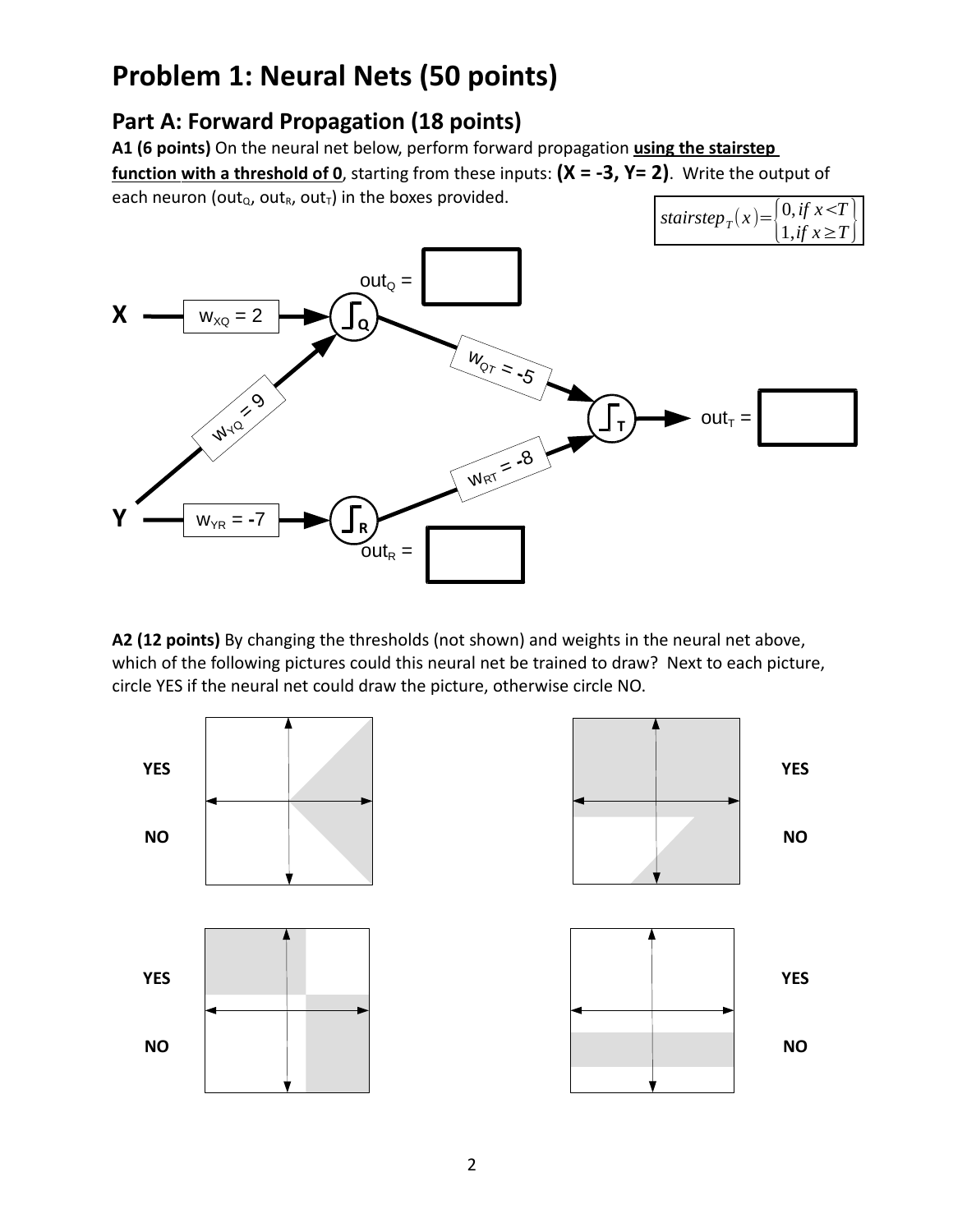#### **Part B: Backward Propagation (24 points)**

Robert is training a neural net. He wants to perform a single step of back propagation.

**B1 (7 points)** In the neural net below, Robert has computed the output of each neuron using the sigmoid function (for example, out<sub>A</sub> is the computed output of neuron A). Now, he will update **the** weight  $w_{CE}$  going from neuron C to neuron E. Given that he has already calculated the outputs, which inputs (e.g. Y), weights (e.g.  $w_{YB}$ ), and neuron outputs (e.g. out $_B$ ) does Robert need to use in order to compute the new weight w<sub>cE</sub>? On the neural net below, *circle each* **input, weight, and neuron output that is required**.



*Space provided to show your work (for partial credit)*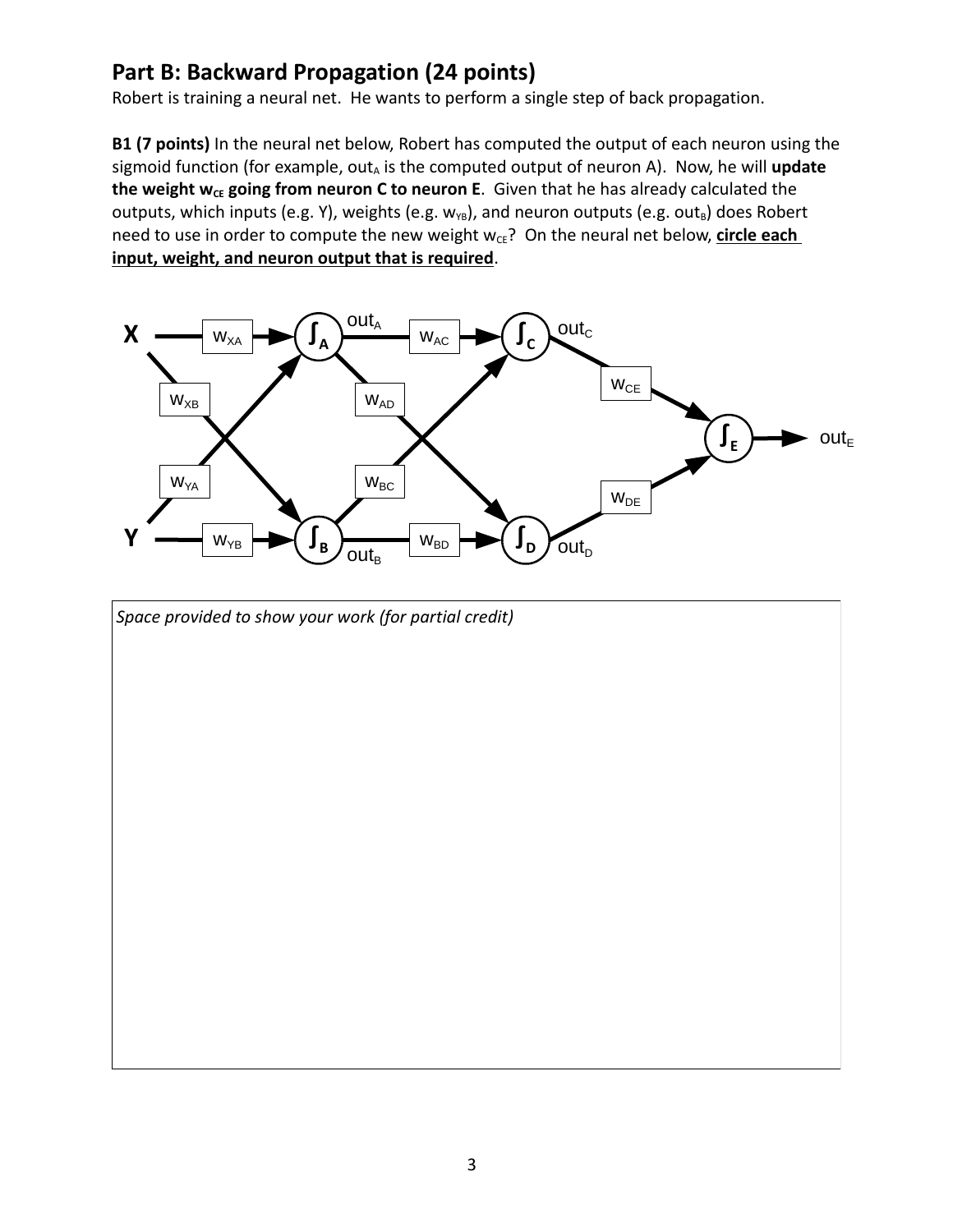**B2** (7 points) Next, Robert will update the weight  $w_{AC}$  going from neuron A to neuron C. On the neural net below, **circle each input, weight, and neuron output that is required**.



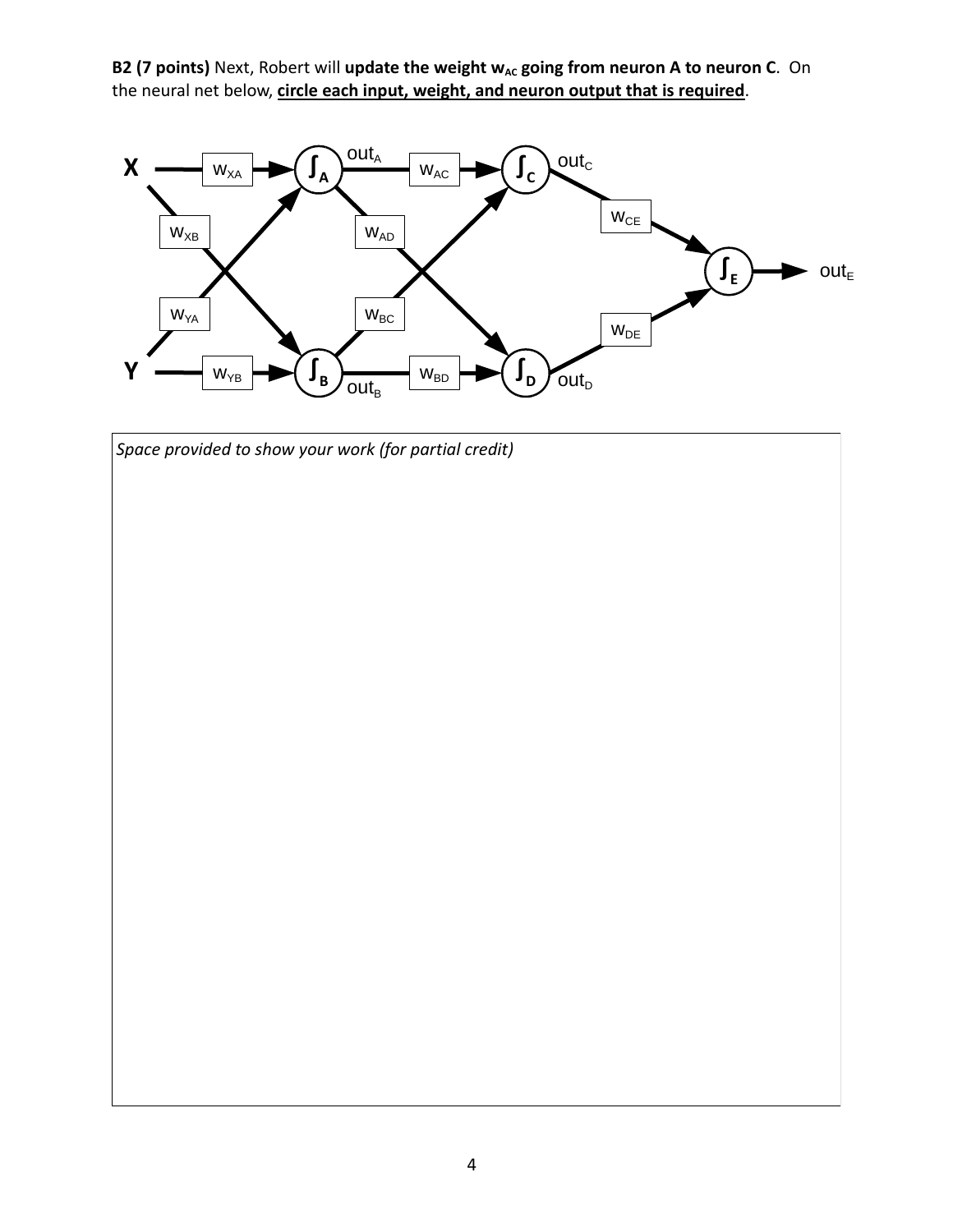**B3** (10 points) Finally, Robert will update the weight  $w_{XA}$  going from input X to neuron A. On the neural net below, **circle each input, weight, and neuron output that is required**.



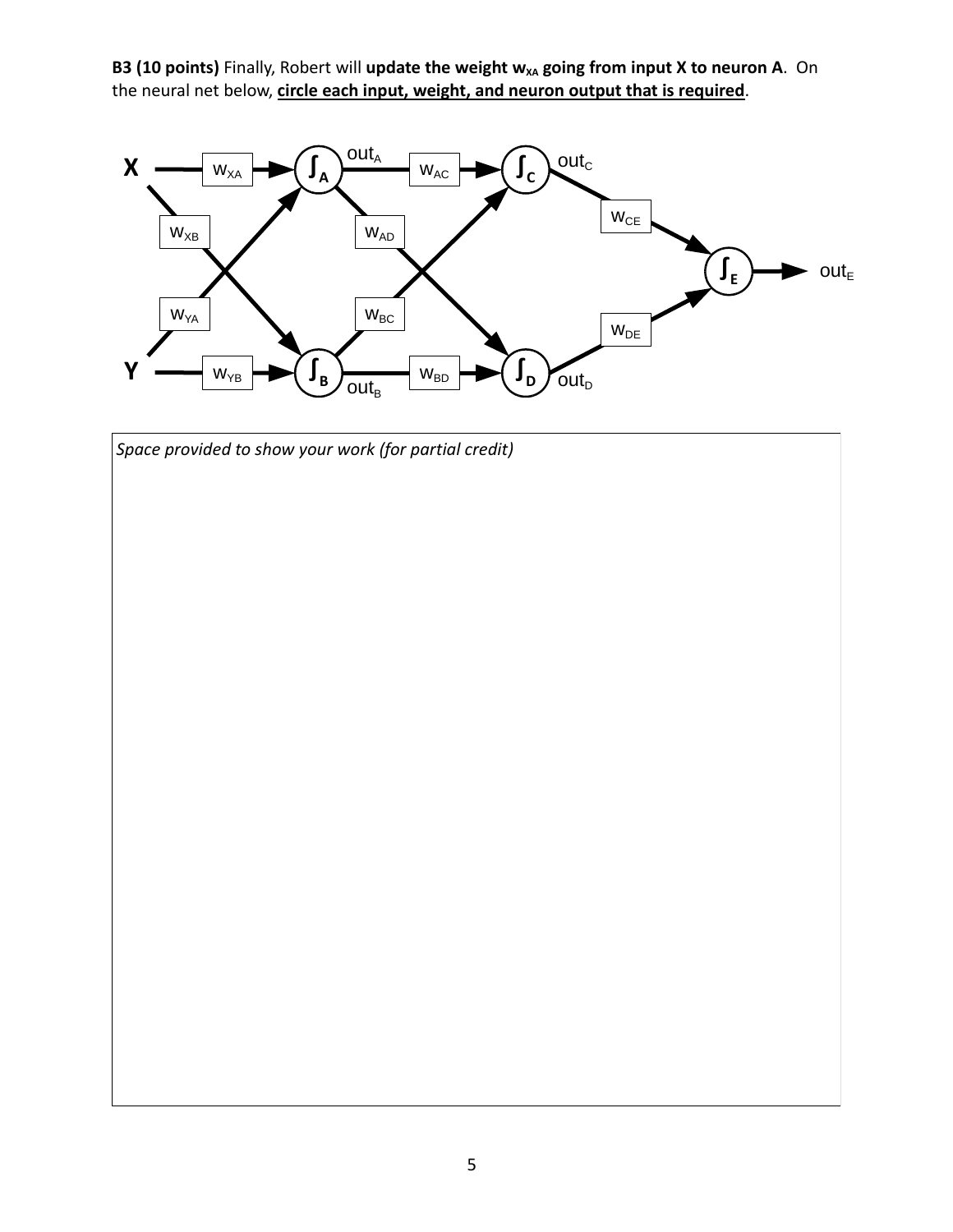#### **Part C: Questions about Backward Propagation (8 points)**

**C1 (3 points)** Brittney trains a neural net using back propagation, starting from some set of initial weights. Jess trains an identical neural net, but starting from a different set of initial weights. They both use the same inputs, desired output, and step size *r*. Assuming that Brittney and Jess will both reach the desired accuracy, are their weights guaranteed to converge to the same values? (Circle the **ONE BEST** answer)

- **A.** Yes, because the performance (accuracy) function is convex and has a global maximum.
- **B.** Yes, if Brittney's performance function gets stuck at a local maximum, then Jess's performance function will get stuck at the same local maximum.
- **C.** No, because back propagation can be subject to overfitting.
- **D.** No, there are multiple possible sets of weights that could produce the desired output for the given inputs.

**C2 (5 points)** Ben is performing back propagation on a different neural net. Ben's weights have converged on a local maximum, but the neural net's output is still not sufficiently close to the desired value. Which of the following solutions might fix Ben's problem? (Circle **ALL** that apply)

- **A.** Increase the step size *r*. (That is, the current *r* is too small.)
- **B.** Decrease the step size *r*. (That is, the current *r* is too large.)
- **C.** Add more neurons to the neural net.
- **D.** Remove some neurons from the neural net.
- **E.** Use a different definition of "sufficiently close to the desired value."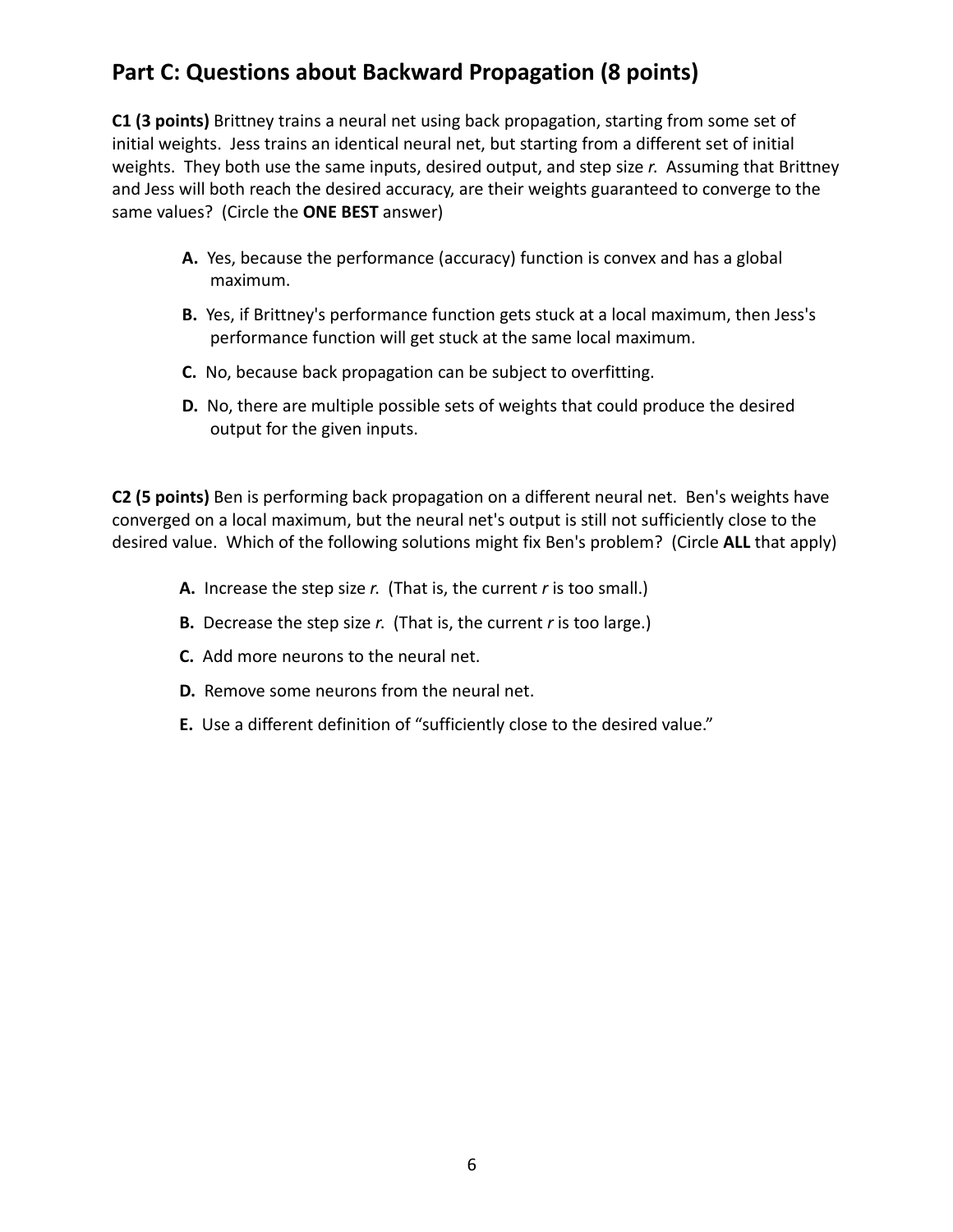## **Problem 2: Support Vector Machines (50 points)**

#### **Part A: Parameters (9 points)**

In this part, assume that every set of training data is linearly separable.

**A1 (3 points)** Ryan trains an SVM on a particular set of training data. If Ryan then adds a new training point to the dataset and retrains the SVM, the **number of support vectors** may: (Circle **ALL** that apply)

#### **INCREASE DECREASE STAY THE SAME**

**A2 (3 points)** Veronica trains an SVM. Then, Veronica modifies the training data and retrains the SVM. Prof. Winston comments, "If you calculate the magnitude of  $\vec{w}$  for your modified problem, you'll find that it has  **increased (↑)**." What could Prof. Winston have observed to reach this conclusion? (Circle **ALL** that apply)

- **A.** The gutters became farther apart
- **B.** The gutters became closer together
- **C.** A new training point was added outside the original margin
- **D.** A new training point was added within the original margin (between the gutters)
- **E.** A training point was removed from the original SVM

**A3 (3 points)** Eeway trains an SVM. Then, Eeway modifies the training data and retrains the SVM. Prof. Winston comments, "If you calculate the magnitude of  $\vec{w}$  for your modified problem, you'll find that it has **decreased** (↓)." What could Prof. Winston have observed to reach this conclusion? (Circle **ALL** that apply)

- **A.** The gutters became farther apart
- **B.** The gutters became closer together
- **C.** A new training point was added outside the original margin
- **D.** A new training point was added within the original margin (between the gutters)
- **E.** A training point was removed from the original SVM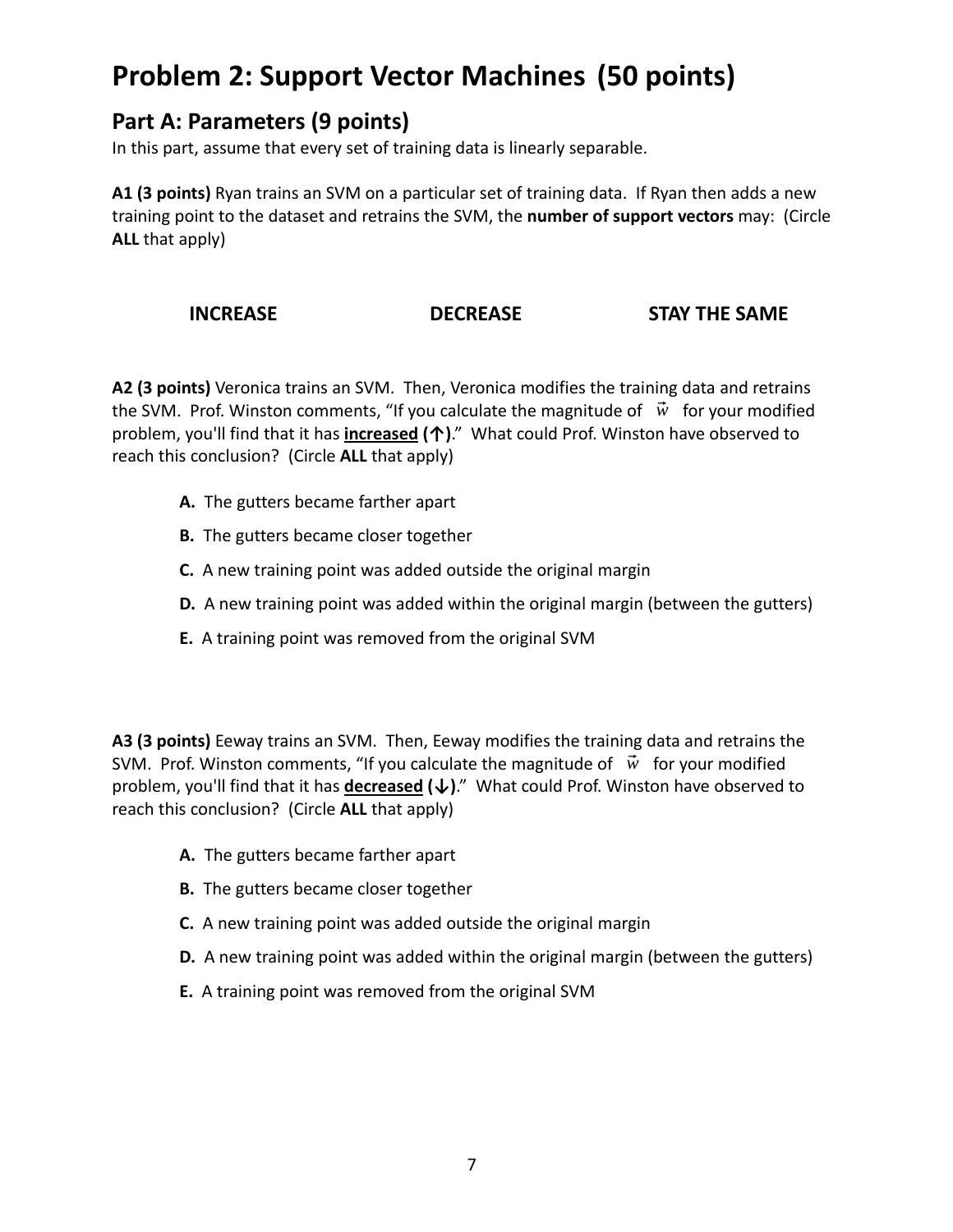#### **Part B: Sliding Supportiveness (26 points)**

**B1 (12 points)** Sarah trains an SVM, shown below. **A**, **B**, **C**, and **D** are training points. **E** is a test point with unknown classification. You don't need to calculate  $\vec{w}$  or *b*.



- 1. On the graph above, **CIRCLE the support vectors**.
- 2. For each training point, indicate whether its supportiveness value  $(\alpha)$  is positive, negative, or zero. (Circle one for each)

| $\alpha_{A}$ :     | <b>POSITIVE</b> | <b>NEGATIVE</b> | <b>ZERO</b> |
|--------------------|-----------------|-----------------|-------------|
| $\alpha_{\rm B}$ : | <b>POSITIVE</b> | <b>NEGATIVE</b> | <b>ZERO</b> |
| $\alpha_{c}$ :     | <b>POSITIVE</b> | <b>NEGATIVE</b> | <b>ZERO</b> |
| $\alpha_{\rm D}$ : | <b>POSITIVE</b> | <b>NEGATIVE</b> | <b>ZERO</b> |

3. How would Sarah's trained SVM classify the test point **E**? (Circle one) (If a point is on the boundary, classify it as "CAN'T TELL".)

| <b>POSITIVE (+)</b> | NEGATIVE (-) | <b>CAN'T TELL</b> |
|---------------------|--------------|-------------------|
|---------------------|--------------|-------------------|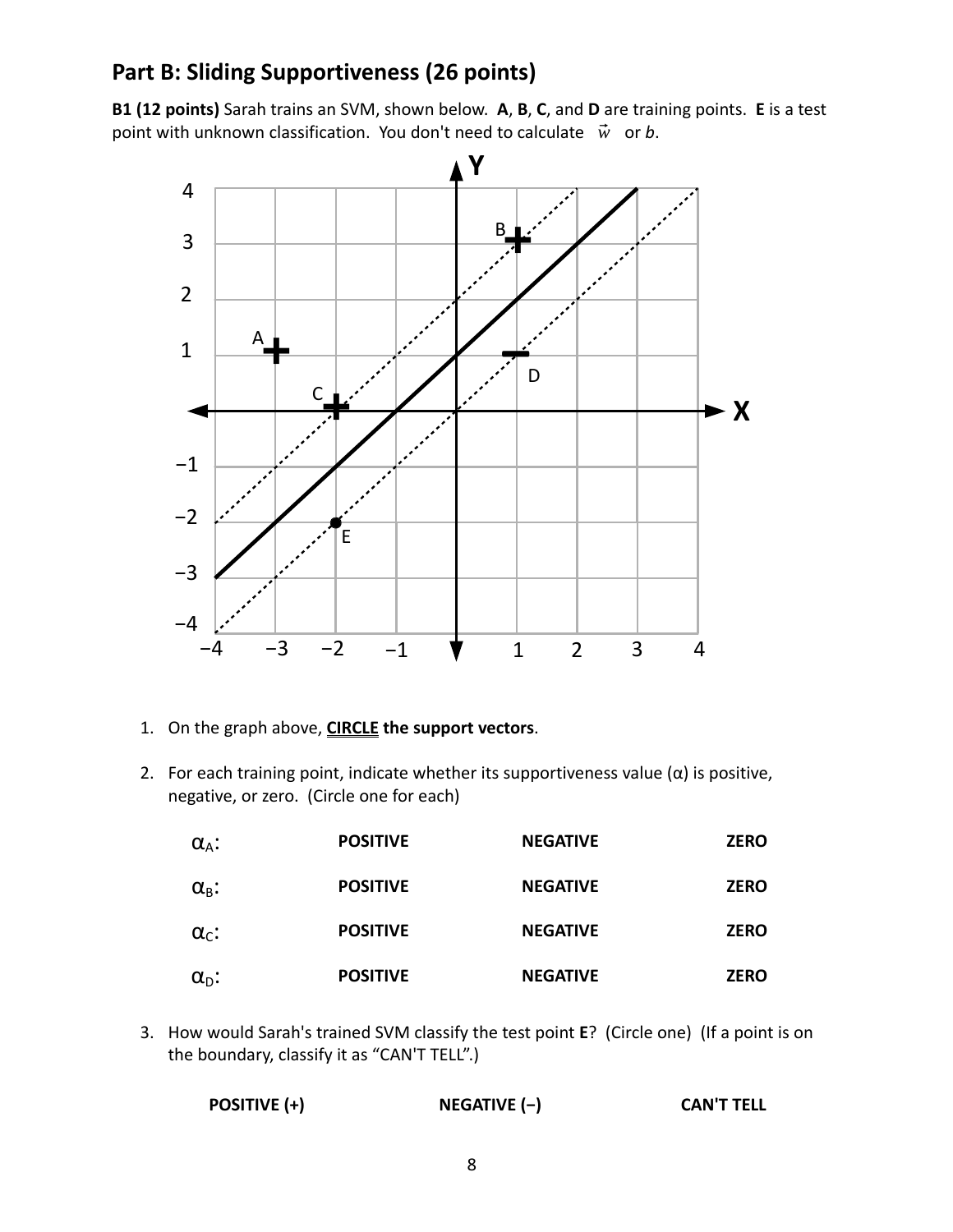**B2 (14 points)** Mycal modifies Sarah's training data by moving training point **C** from (‐2, 0) to (0, 2), then retrains the SVM. The resulting SVM is shown below.



- 1. On the graph above, **CIRCLE the support vectors**.
- 2. How does moving point **C** affect the supportiveness values relative to Sarah's SVM in Part B1? For each, indicate whether the value has increased, decreased, or stayed the same (no change). (Circle one for each)

| $\alpha_{\rm A}$ : | INCREASED (个) | DECREASED $(\downarrow)$ | <b>NO CHANGE</b> |
|--------------------|---------------|--------------------------|------------------|
| $\alpha_{\rm B}$ : | INCREASED (个) | DECREASED $(\downarrow)$ | <b>NO CHANGE</b> |
| $\alpha_{c}$ :     | INCREASED (个) | DECREASED $(\downarrow)$ | <b>NO CHANGE</b> |
| $\alpha_{\rm D}$ : | INCREASED (个) | DECREASED $(\downarrow)$ | <b>NO CHANGE</b> |

3. How would Mycal's retrained SVM classify the test point **E**? (Circle one)

| NEGATIVE (-)<br>POSITIVE (+) | <b>CAN'T TELL</b> |
|------------------------------|-------------------|
|------------------------------|-------------------|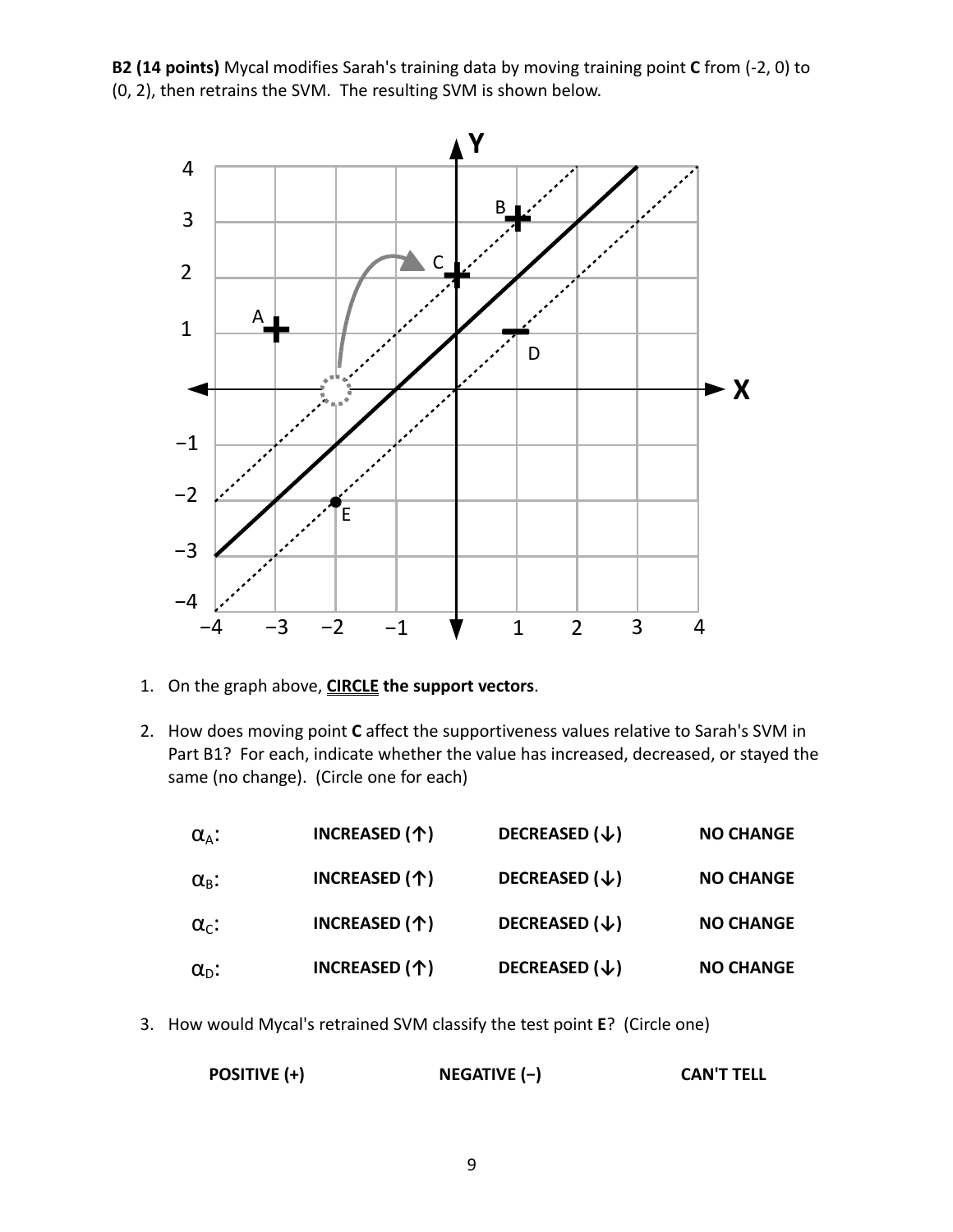### **Part C: Colonel Selection (15 points)**

Colonel Sanders wants to classify KFC meals using SVMs. He makes four meals with varying amounts of corn (a new side dish) and asks customers to rate them as good (**+**) or bad (**−**). Each meal contains the same amount of fried chicken. He gets the following training data:



**C1 (10 points)** For each of the following kernels:

- If Colonel Sanders could use the kernel to produce an SVM that perfectly classifies all four training points, **circle YES**. Then,  **sketch an example of a decision boundary** that the kernel might draw. (The boundary does not need to be optimal, as long as it perfectly classifies the training data and could reasonably be drawn by the kernel).
- Otherwise, **circle NO**.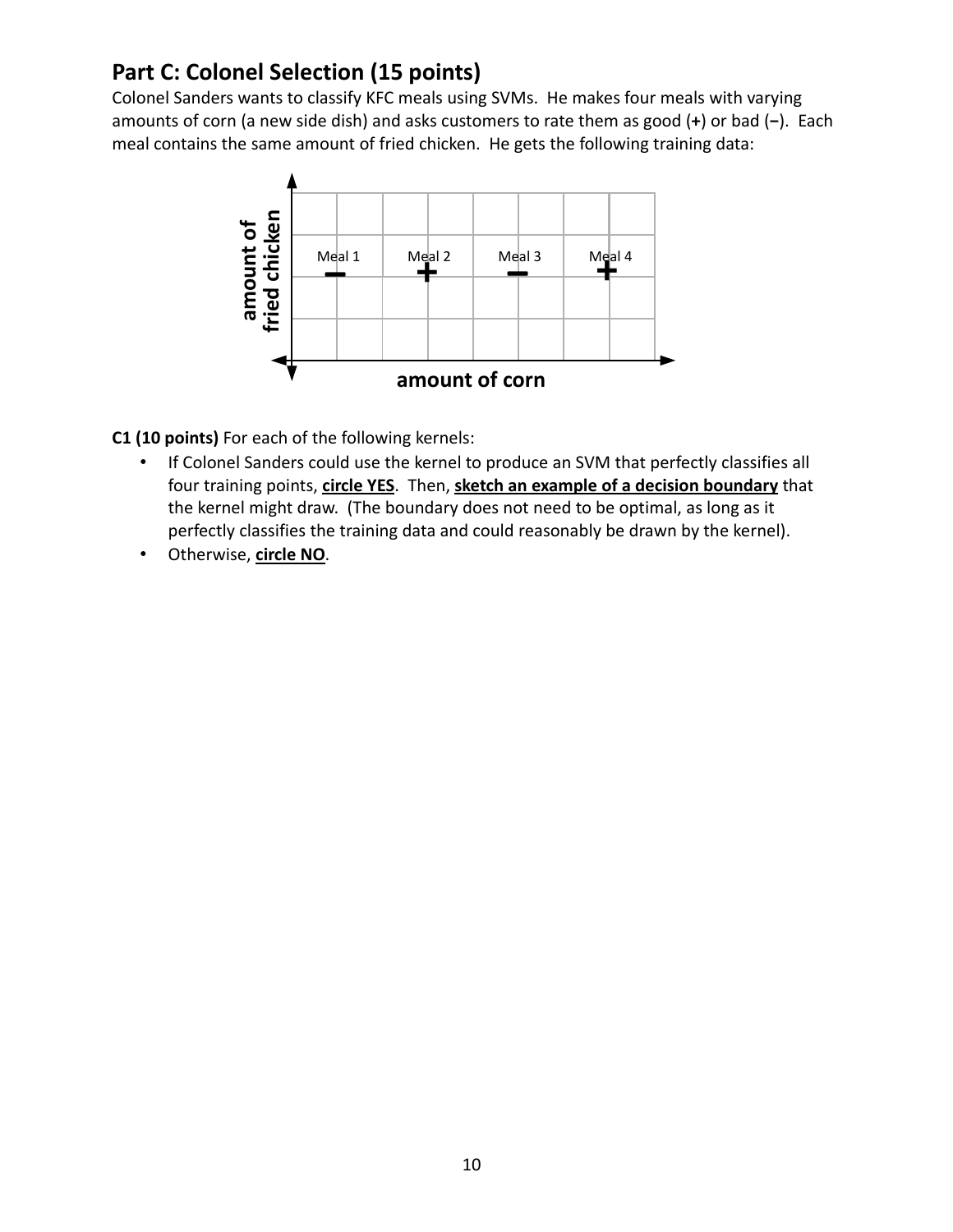

**( CONTINUED ON NEXT PAGE → )**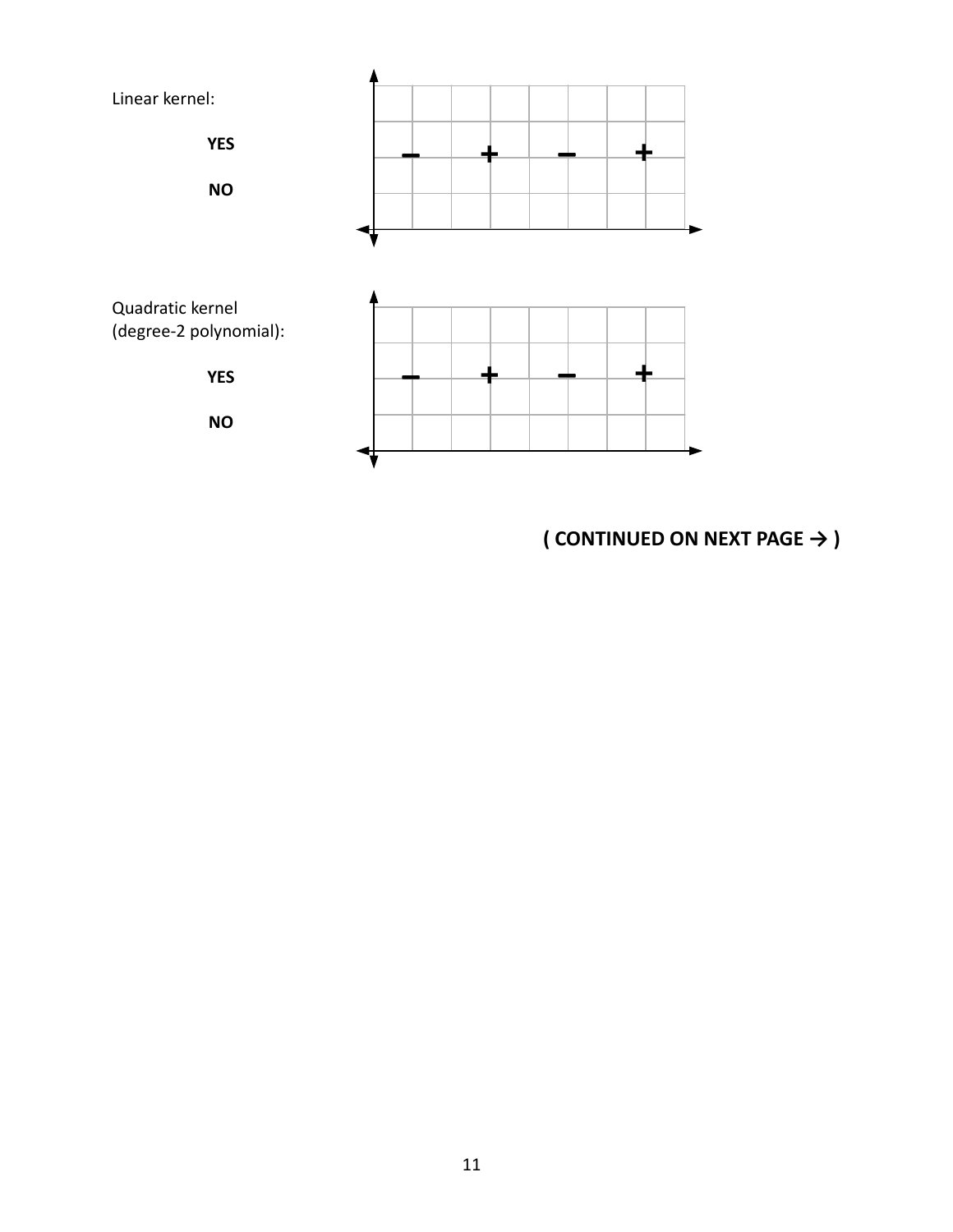

**C2 (5 points)** Colonel Sanders's friend Orville suggests using popcorn as a side dish instead of regular corn. Colonel Sanders creates a fifth meal that has the same amount of corn (in this case, popcorn) and fried chicken as Meal 3 (**−**). The new meal is a hit! (That is, the new meal is classified as **+**.) Which kernels can perfectly classify all **five** training points? (Circle **ALL** that apply, or circle NONE OF THESE if none apply)

**LINEAR QUADRATIC POLYNOMIAL RADIAL BASIS**





**( SRN QUESTIONS ON NEXT PAGE → )**